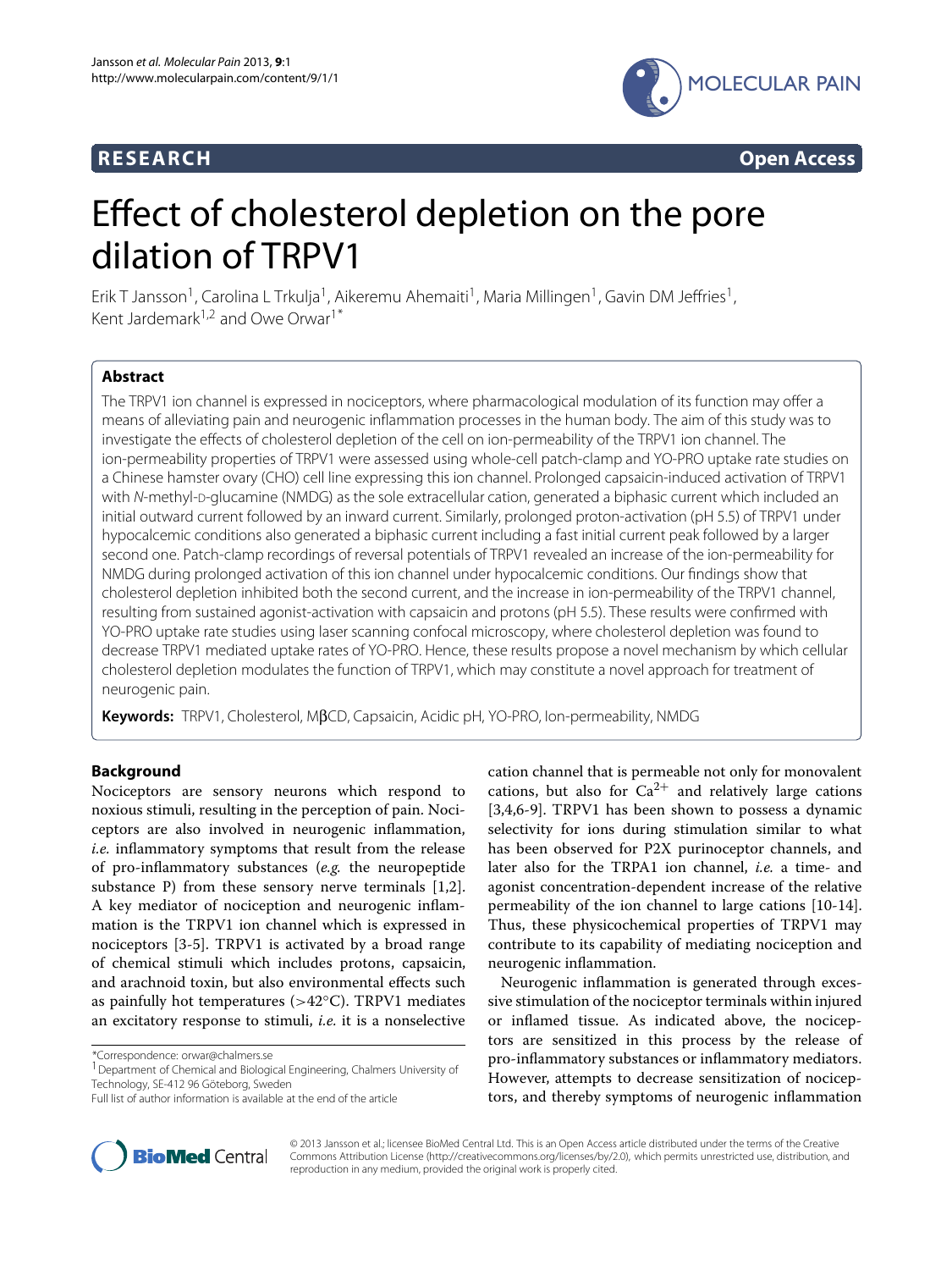(especially the enhanced pain perception), by using antagonists to pro-inflammatory substances have not been successful, since these mediators are involved in similar actions, or functions [\[2\]](#page-7-1). TRPV1 significantly contributes to the integration of these actions of various inflammatory modulators, which makes this ion channel a central regulator of nociceptor excitability. Consequently, the key role of TRPV1 in the onset and maintenance of neurogenic inflammation, has identified it as a potential drug target for alleviating inflammatory pain [\[15](#page-7-9)[-17\]](#page-7-10).

Pharmacological perturbation of cholesterol synthesis, interfering with ion channel function, may represent a novel therapeutic approach to inhibit TRPV1-mediated responses and sensitization of nociceptors in the process of neurogenic inflammation. Interestingly, recent studies suggest that cholesterol interferes with the function of TRPV1 [\[18](#page-7-11)[-20\]](#page-7-12), but none of them demonstrate how cholesterol modulation affects the ion-permeability properties of this channel, which we believe may contribute to drastic changes in the sensitization of nociceptors. By using whole-cell patch-clamp recording and laser scanning confocal microscopy (LSCM) studies of uptake rates of the fluorescent dye YO-PRO [\[10,](#page-7-7)[12\]](#page-7-13), we have here investigated the effects of cellular cholesterol depletion on the dynamic permeability properties of the TRPV1 ion channel. We found that cholesterol depletion impairs the ability of TRPV1 to *N*-methyl-D-glucamine (NMDG) during hypocalcemic conditions, upon sustained activation with capsaicin and to decrease secondary currents upon sustained activation with protons. We also found cholesterol depletion to decrease the cellular uptake rate of YO-PRO via TRPV1, when activated with capsaicin or protons. Thus, our findings suggest that cholesterol depletion modulates the extent of TRPV1 pore dilation under hypocalcemic conditions.

## **Results**

For electrophysiological experiments and fluorescence studies, a Chinese hamster ovary (CHO) cell line, expressing human TRPV1 channels was used. Methylβ-cyclodextrin (MβCD) alone, or in combination with cholesterol dissolved in serum-free culturing medium was used to perturbate the cholesterol content of the CHO cells [\[18](#page-7-11)[,21,](#page-7-14)[22\]](#page-7-15).

#### **Decrease of cholesterol content in CHO cells**

The cholesterol content of CHO cells was quantitated with gas chromatography–mass spectrometry (GC–MS) [\[23-](#page-7-16)[26\]](#page-7-17), and found to be decreased by both 15 min treatment with 10 mM MβCD or 90 min treatment with 2.5 mM MβCD:cholesterol (10:1). Cells treated with 10 mM MβCD had a cholesterol content of  $2.55 \pm 0.58$ <sup>μ</sup>g/million cells (*n* <sup>=</sup> 9), MβCD:cholesterol-treated cells had a cholesterol content of  $1.82 \pm 0.22$  µg/million cells  $(n = 8)$ , compared to control cells which had a cholesterol content of  $4.0 \pm 1.4$  µg/million cells ( $n = 9$ ), *i.e.* the cholesterol content of the cells was decreased by ∼36% (*p* <sup>&</sup>lt; 0.05) and <sup>∼</sup>54% (*p* <sup>&</sup>lt; 0.001) using the MβCD or the MβCD:cholesterol treatment, respectively.

## **Cholesterol depletion affects NMDG-permeability of TRPV1 in CHO cells**

To assess the effect of cholesterol on the pore dilation of TRPV1, voltage ramps were measured during 1 min application of 1 μM capsaicin, in extracellular buffers with either sodium ions, or NMDG as the sole cation (buffer **1** or **2**, respectively), combined with an intracellular buffer mainly containing sodium ions (buffer **3**). NMDG is an amino sugar which becomes cationic at neutral pH.

No effect on the shift of reversal potential *<sup>E</sup>*rev was observed for 90 min treatment with 2.5 mM MβCD:cholesterol (10:1) in the extracellular sodium ion-containing buffer (Figure [1A](#page-2-0)–C). Here, in MβCD: cholesterol-treated cells, *<sup>E</sup>*rev shifted from <sup>−</sup>11.7<sup>±</sup> 4.1 mV to  $-24.9 \pm 5.8$  mV (*n* = 6), whereas for control cells,  $E_{\text{rev}}$  shifted from  $-10.35 \pm 0.68$  mV to  $-19.6 \pm 0.68$ 9.0 mV ( $n = 4$ ). However, with the extracellular buffer containing NMDG, a significant effect by treatment with MβCD:cholesterol on the final reversal potentials was observed. For MβCD:cholesterol-treated cells, *<sup>E</sup>*rev shifted from <sup>−</sup>77.7 <sup>±</sup> 2.5 mV to <sup>−</sup>66.7 <sup>±</sup> 7.6 mV (*n* <sup>=</sup> 4), whereas for control cells, *<sup>E</sup>*rev shifted from <sup>−</sup>83±10 mV to <sup>−</sup>43±<sup>14</sup> mV (*n* <sup>=</sup> 4, *p* <sup>&</sup>lt; 0.05, Figure [1D–](#page-2-1)F). Using eq. [1](#page-6-0) (see Methods), the relative permeability  $P_{\text{NMDG}}/P_{\text{Na}}$  after 20 s of capsaicin application was calculated to be on average 0.12 and 0.46 for MβCD:cholesterol-treated cells and control cells, respectively, *i.e.* a decrease of cellular cholesterol content resulted in a decrease of  $P_{\text{NMDG}}/P_{\text{Na}}$  in TRPV1 by ∼70%.

#### **Cholesterol depletion affects the capsaicin-activated current mediated by TRPV1 in CHO cells**

Whole-cell patch-clamp traces for TRPV1 during application of 1 μM capsaicin from voltage ramp experiments were evaluated at a membrane potential of −60 mV, with extracellular NMDG (buffer **2**), and intracellular sodium ions (buffer **3**). Whereas TRPV1 initially mediated an outward current which upon sustained activation changed into an inward current for control cells, the current in cells treated for 90 min with 2.5 mM MβCD:cholesterol (10:1) remained directed outward (Figure [2A\)](#page-3-0). In the MβCD:cholesterol-treated cells, the initial current density induced by capsaicin was  $23 \pm 18$  pA/pF and reduced to  $5.2 \pm 2.9$  pA/pF ( $n = 4$ ), remaining outwardly directed, whereas in control cells, the initial current density changed from  $22 \pm 10$  pA/pF to  $-19 \pm 14$  pA/pF  $(n = 4)$ . There was no difference between the initial current densities upon activation with agonist, but the late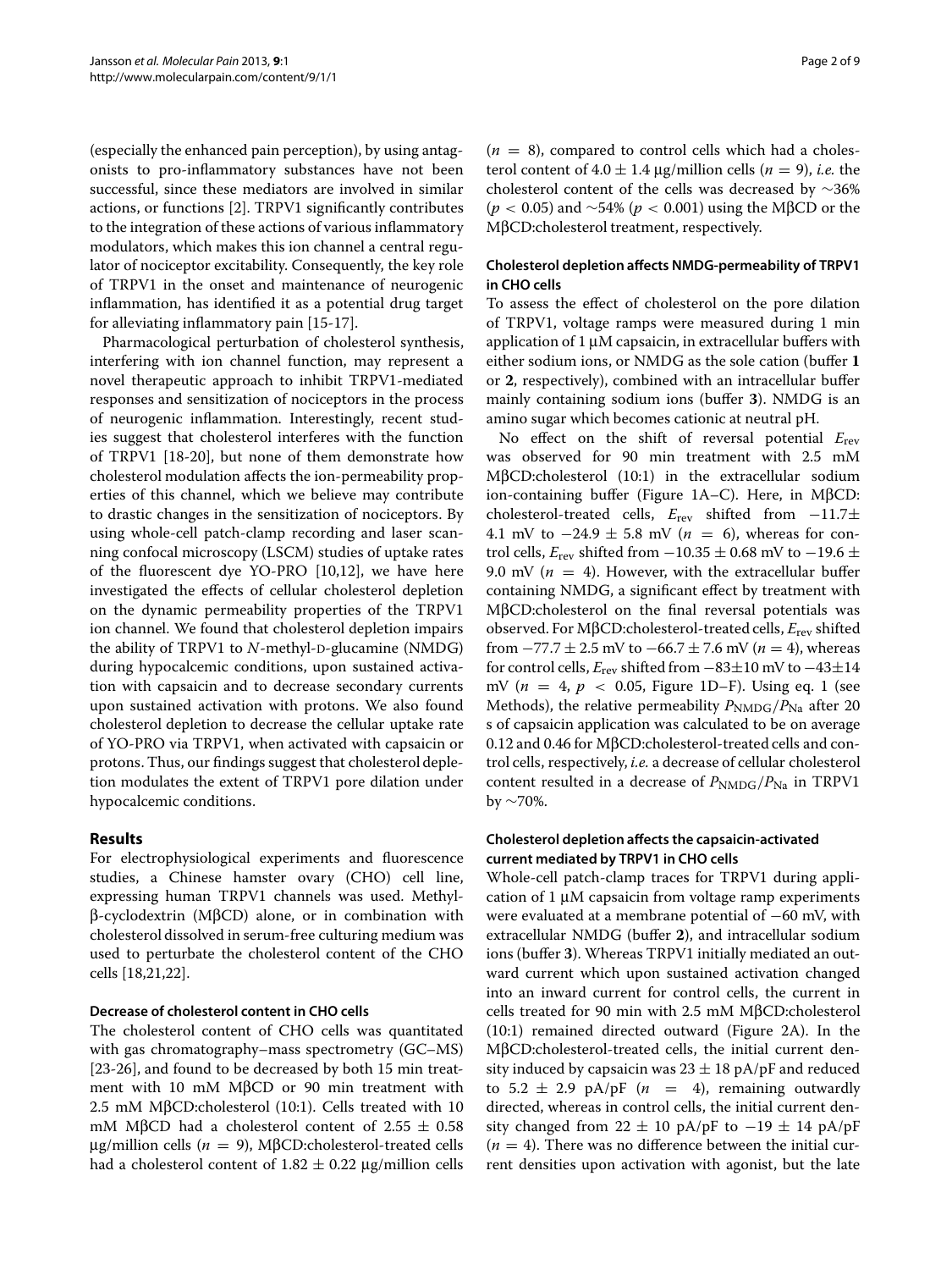

<span id="page-2-0"></span>Representative IV-traces of a cell treated with MβCD:cholesterol. (**C**) Reversal potentials for TRPV1 with extracellular sodium ions during application of capsaicin, no difference of reversal potential was observed between the groups (*<sup>n</sup>* <sup>=</sup> 4–6). (**D**) Representative IV-traces of a control cell. (**E**) Representative IV-traces of a cell treated with MβCD:cholesterol. (**F**) Reversal potentials for TRPV1 with extracellular NMDG during application of capsaicin. The reversal potential shift observed in control cells was inhibited by treatment with MβCD:cholesterol (*<sup>n</sup>* <sup>=</sup> 4, *<sup>p</sup>* <sup>&</sup>lt; 0.05).

phase current densities were different ( $p < 0.05$ ). Current densities were integrated over the time of application of capsaicin, and showed the net flow of ions to be outward (0.66 ± 0.28 nA·s/pF,  $n = 4$ ) and inward (−0.65 ± 0.50 nA·s/pF,  $n = 4$ ), for MβCD:cholesterol-treated and control cells, respectively ( $p < 0.005$ ).

For cells that were treated for 15 min with 10 mM MβCD, uptake of YO-PRO was observed with LSCM during activation of TRPV1 with 1 μM capsaicin in presence of 1 μM YO-PRO in extracellular buffer **8** (Figure [2B](#page-3-1)). The fluorescence uptake rate increased during the initial 20 s of stimulation with 1 μM capsaicin in both MβCD-treated cells and control cells. However, after ∼20 s of stimulation the fluorescence uptake rate in MβCD-treated cells was  $3.8 \pm 2.0$  A.U./s ( $n = 41$ ) compared to control cells with a rate of 8.1  $\pm$  2.6 A.U./s (*n* = 34). Hence, the MβCDtreatment resulted in a reduction by ∼50% of the uptake rate  $(p < 0.001)$ .

## **Cholesterol depletion affects the proton-activated current mediated by TRPV1 in CHO cells**

Whole-cell patch-clamp recordings of control cells at −60 mV with extracellular buffer **4** (pH 5.5), and intracellular <span id="page-2-1"></span>buffer **5** (Figure [3A](#page-3-2)), showed an initial response followed by desensitization. A second, larger current was also observed which desensitized until it reached a steady-state level. In cells treated for 90 min with 2.5 mM MβCD:cholesterol (10:1), identical initial current responses were observed. However, the magnitude of the second current was smaller. The initial current density *<sup>I</sup>*<sup>1</sup> upon activation was  $-0.42 \pm 0.30$  nA/pF for treated cells and  $-0.46 \pm 0.15$  nA/pF for control cells. Hence, this current was unaffected by treatment with MβCD:cholesterol. The second current density  $I_2$ , was  $-0.46 \pm 0.44$  nA/pF for treated cells ( $n = 6$ ) and  $-1.20 \pm 0.53$  nA/pF for control cells ( $n = 6$ ). Thus, this current density was found to be ∼60% smaller for cells treated with MβCD:cholesterol compared with control cells ( $p < 0.05$ , Figure [3B](#page-3-2)).

For cells that were treated for 15 min with 10 mM MβCD, uptake of YO-PRO was observed with LSCM during activation of TRPV1 with pH 5.5 (extracellular buffer **4**) in the presence of 1 μM YO-PRO, using a microfluidic pipette for drug delivery [\[27,](#page-7-18)[28\]](#page-7-19). The uptake rate increased during the initial 10 s of stimulation with pH 5.5 where it reached a maximum for both treated and control cells, but no significant difference in uptake rate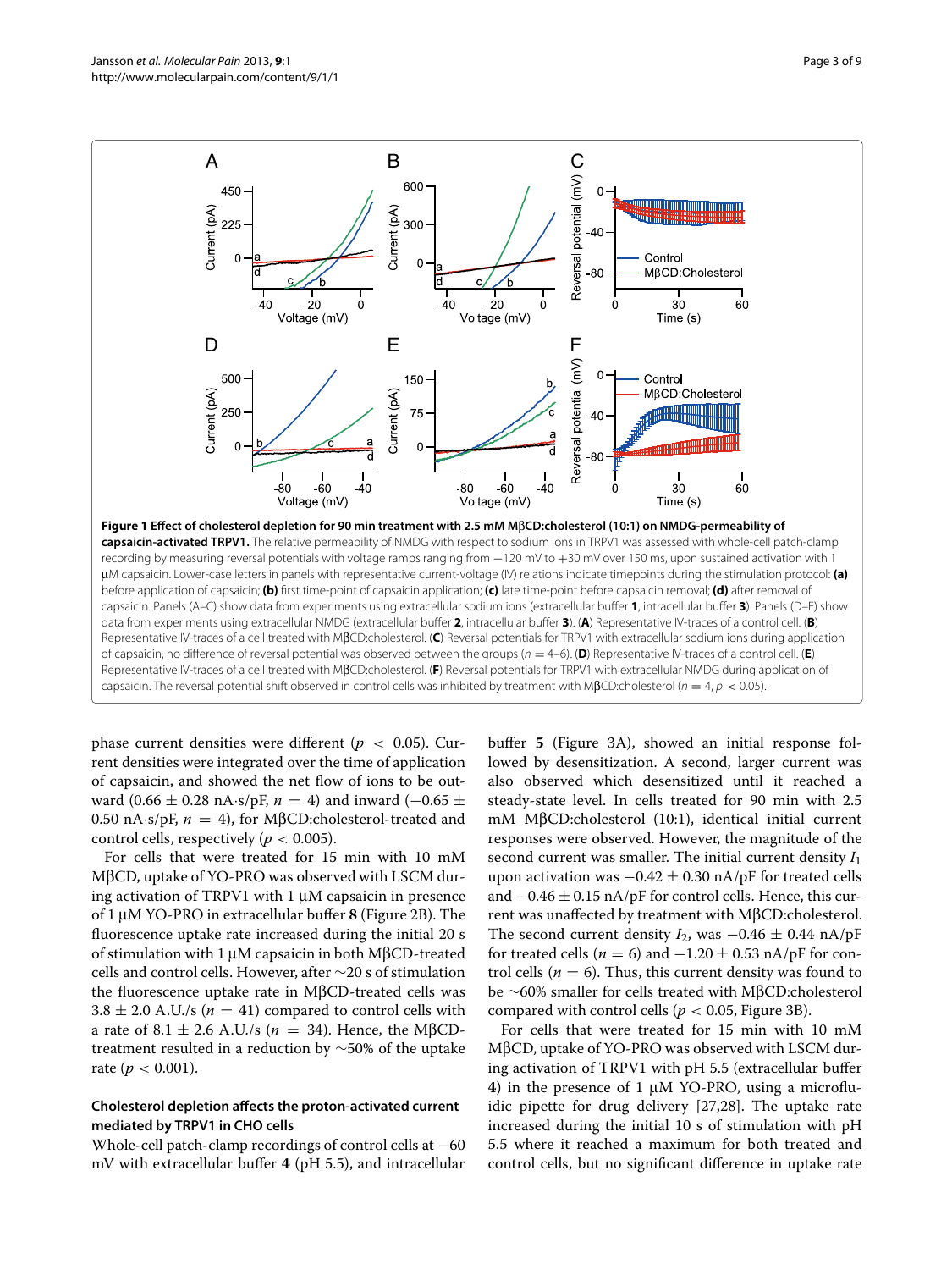<span id="page-3-1"></span><span id="page-3-0"></span>

compared to control cells was observed. The uptake rate was  $2.09 \pm 0.86$  A.U./s ( $n = 46$ ) and  $2.3 \pm 1.0$  A.U./s ( $n =$ 34) for treated and control cells, respectively (Figure [3C\)](#page-3-3).

In cells treated for 90 min with 2.5 mM MβCD: cholesterol (10:1), a change in uptake rate of YO-PRO

could also be observed during activation of TRPV1 with pH 5.5 (extracellular buffer **4**) in the presence of 1 μM YO-PRO, using the microfluidic device for rapid well perfusion. However, here the uptake rate was ∼70% less than the rate observed in control cells (Figure [3D](#page-3-2)), as the uptake rate after  $\sim$ 30 s of activation with pH 5.5 was  $0.55 \pm 0.45$ A.U./s (*n* <sup>=</sup> 30) in cells treated with MβCD:cholesterol compared to an uptake rate of  $1.87 \pm 0.91$  A.U./s ( $n = 15$ ) in control cells ( $p < 0.001$ ).

## **No effect of cholesterol depletion on heat-activated current mediated by TRPV1 in CHO cells**

<span id="page-3-3"></span>Uptake of YO-PRO was measured with LSCM during sustained activation of TRPV1 with heat  $(45^{\circ}C)$ , in cells under hypocalcemic conditions (extracellular buffer **8**) and in presence of 1 μM YO-PRO. No increase of the uptake rate of YO-PRO during heat-activation was observed in control cells ( $n = 94$ ). Also, there was no difference of uptake rates between cells treated for 90 min with 2.5 mM MβCD:cholesterol (10:1) (*n* <sup>=</sup> 80) and control cells (Figure [4A](#page-4-0)). Further, whole-cell patchclamp recordings of TRPV1-mediated currents in CHO cells generated by heat, where temperature was ramped from room temperature ( $\sim$ 20°C) to 38°C, then stepped upwards by  $1<sup>o</sup>C to 49<sup>o</sup>C, held at 10 s per step, at  $-60$$ mV in the presence of extra- and intracellular calcium (buffers **6** and **7**, respectively), showed that these current responses were unaffected by treatment of the cells for 90 min with 2.5 mM MβCD:cholesterol (10:1). At each temperature, the amplitudes of the steady-state current densities in cells treated with MβCD:cholesterol (*n* <sup>=</sup> 9) were similar to those of control cells ( $n = 5$ , Figure [4B](#page-4-0)–C).



<span id="page-3-2"></span>**Figure 3 Effect of cholesterol depletion for 90 min treatment with 2.5 mM M**β**CD:cholesterol (10:1) but not for 15 min treatment with 10 mM M**β**CD on proton-activated TRPV1.** (**A**) Representative traces of TRPV1 whole-cell response of cells treated with MβCD:cholesterol, activated with pH 5.5, clamped at <sup>−</sup>60 mV (extracellular buffer **<sup>4</sup>**, intracellular buffer **<sup>5</sup>**), containing two currents, *<sup>I</sup>*<sup>1</sup> and *<sup>I</sup>*2. (**B**) The initial current density upon activation *I*<sup>1</sup> was unaffected by treatment with MβCD:cholesterol whereas the following current density *I*<sup>2</sup> was 60% lower for cells treated with <sup>M</sup>βCD:cholesterol compared to control cells (*<sup>n</sup>* <sup>=</sup> 6, *<sup>p</sup>* <sup>&</sup>lt; 0.05). (**C**) YO-PRO uptake was observed during stimulation with pH 5.5 (extracellular buffer **4**) in cells treated with MβCD. Fluorescence uptake rate increased during activation with pH 5.5, but no significant difference in rate could be determined from the treatment (*<sup>n</sup>* <sup>=</sup> 34–46). (**D**) YO-PRO uptake was observed during stimulation with pH 5.5 (extracellular buffer **<sup>4</sup>**) in cells treated for 90 min with 2.5 mM MβCD:cholesterol (10:1). Fluorescence uptake rate increased during activation with pH 5.5, the MβCD:cholesterol-treatment resulted in a reduction by <sup>∼</sup>70% of the uptake rate in treated cells compared to control cells (*<sup>n</sup>* <sup>=</sup> 15–30, *<sup>p</sup>* <sup>&</sup>lt; 0.001) after <sup>∼</sup>30 s of stimulation.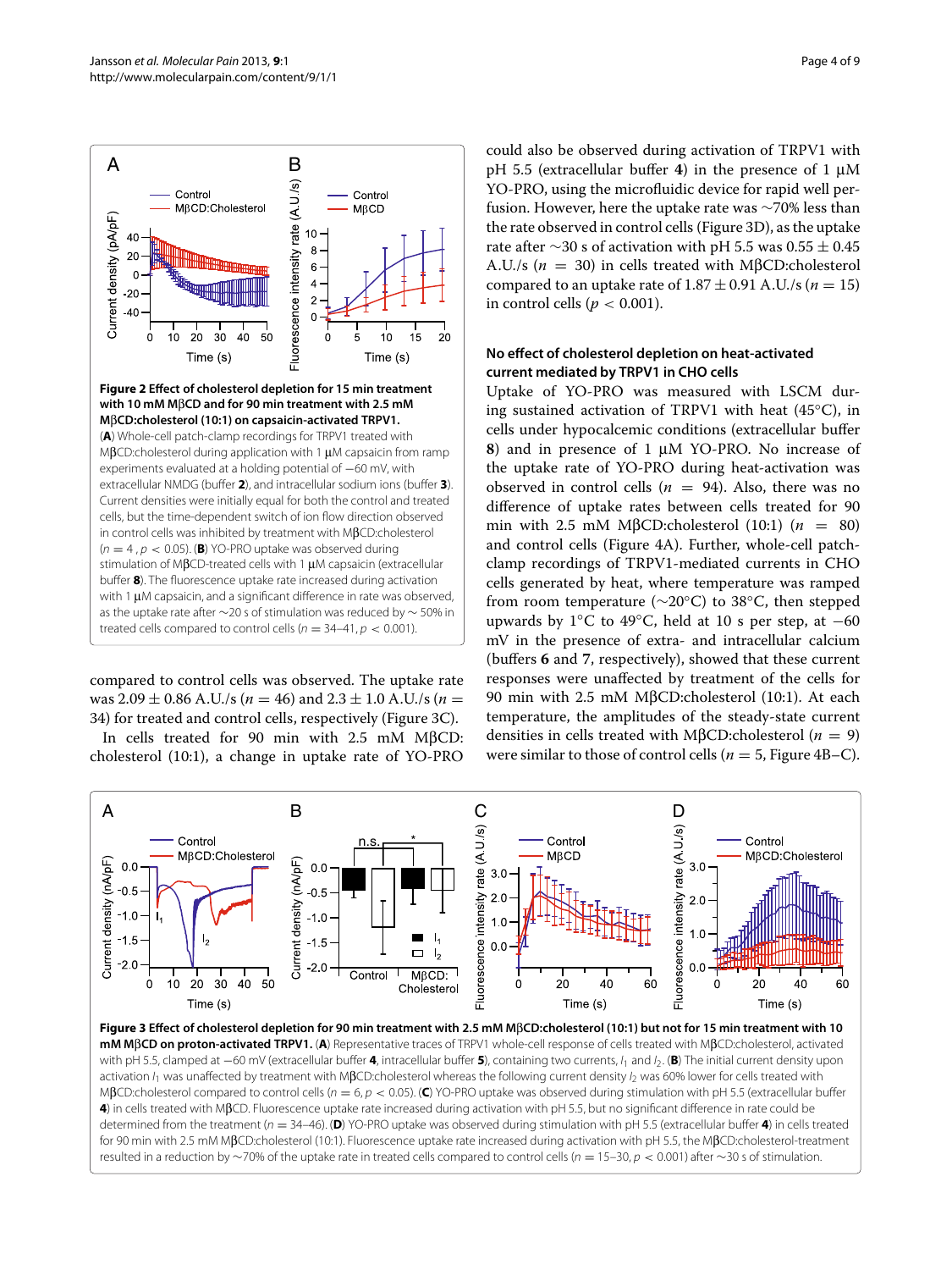

## <span id="page-4-0"></span>**Discussion**

In accordance with a previous study by Caterina and coworkers [\[12\]](#page-7-13), our data demonstrates that, under hypocalcemic conditions, prolonged agonist-induced activation of the TRPV1 channel leads to a time-dependent increase of permeability of the channel to large cations. It has been proposed that conformational changes, and not only a rigid pore enlargement, may contribute to the dynamic ionic selectivity of the channel [\[12\]](#page-7-13). The major finding of our study is that a decrease of the cholesterol content by ∼54% in the cell inhibits the time-dependent increase of the permeability of the large cation NMDG in the TRPV1 channel under hypocalcemic conditions.

Treatment of cells with 10 mM MβCD and 2.5 mM MβCD:cholesterol (10:1) was quantitated with GC–MS, showing a decrease in cholesterol content for the treated cells by ∼36% and ∼54%, respectively. For cells treated with MβCD:cholesterol, the reversal potential changed with extracellular NMDG during activation of TRPV1 with 1 μM capsaicin, whereas the reversal potential for extracellular sodium ions was unaffected (Figure [1\)](#page-2-0). The relative permeability of NMDG with respect to sodium ions was decreased by ∼70%, due to reduction of the amount of cholesterol in the cell. In measurements with extracellular NMDG the currents were initially directed outward upon activation with 1 μM capsaicin, which can be explained by NMDG being too large to pass through the ion channel. Upon sustained activation with 1 μM capsaicin under hypocalcemic conditions, the pore of TRPV1 expands, eventually allowing for entry of NMDG, resulting in an inward current. This expansion of the pore was inhibited through treatment with MβCD:cholesterol, as the change-of-sign of TRPV1-mediated current observed in control cells was made absent by cholesterol depletion

(Figure [2A](#page-3-1)). The net flow of ions through TRPV1 into the cell during the time of application of capsaicin was found to be outward and inward for MβCD:cholesterol-treated and control cells, respectively. When TRPV1 was activated with pH 5.5 in cells treated with MβCD:cholesterol, the larger second current densities, arising during sustained activation, were found to be decreased by ∼60% (Figure [3A](#page-3-2)–B).

As an independent assay for probing TRPV1 pore dilation, YO-PRO uptake during stimulation with 1 μM capsaicin or pH 5.5 was measured with LSCM [\[12,](#page-7-13)[27\]](#page-7-18) on cells treated with 10 mM MβCD or 2.5 mM MβCD:cholesterol (10:1). Whereas a milder cholesterol depletion by  $\sim$ 36%, using 10 mM MβCD, was unable to affect the uptake rate of YO-PRO when activating TRPV1 with pH 5.5 (Figure [3C](#page-3-2)), it was found to decrease the uptake rate by  $~\sim$ 50% when TRPV1 was activated with 1  $\mu$ M capsaicin (Figure [2B](#page-3-1)). However, a cholesterol depletion of ∼54%, using 2.5 mM MβCD:cholesterol (10:1), was shown to decrease the uptake rate by ∼70% when TRPV1 was activated with pH 5.5 (Figure [3D](#page-3-2)). This data suggests that there exists a required level of cholesterol depletion for the inhibition of TRPV1 pore dilation, which varies with type of agonist. Also, these results further support the effect of cholesterol depletion on TRPV1 permeability properties observed with patch-clamp recordings, during sustained application of agonist under hypocalcemic conditions.

Our results differ compared to a previous study which demonstrates that cholesterol depletion with a removal of 95% of endogenous cholesterol results in a decreased amount of the TRPV1 protein in the cell membrane, suggesting that this protein might be localized in cholesterolrich microdomains or lipid rafts in nociceptors [\[18\]](#page-7-11). In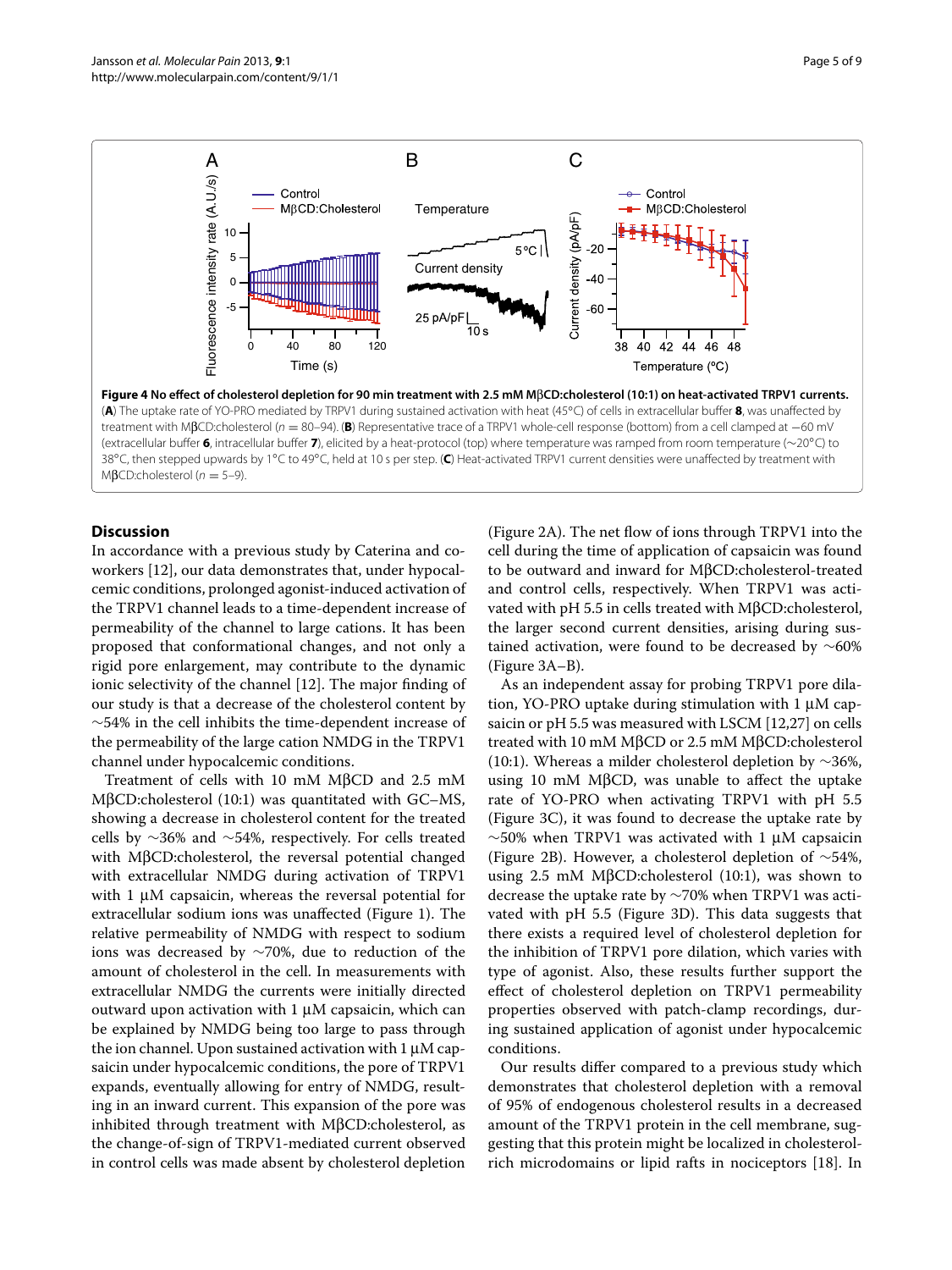our experiments, the cholesterol content was decreased to a lesser extent, which seems to change the permeability properties of TRPV1, but not the amount of TRPV1 protein in the cell membrane. If activated with heat, or in the presence of extracellular calcium, permeability changes are not induced upon sustained activation in TRPV1 [\[12\]](#page-7-13). Here, as a control, depletion of cholesterol had no effect on the uptake rate of YO-PRO under hypocalcemic conditions, or on the current response in the presence of calcium, mediated by heat-activated TRPV1 (Figure [4\)](#page-4-0). This is in agreement with a previous study where cholesterol depletion was shown to neither have any effect on activation, nor on sensitivity, of heat-elicited TRPV1 currents [\[22\]](#page-7-15). This is also supported by our finding that the initial current densities were equal between cells treated with MβCD:cholesterol and control cells in measurements of TRPV1 with 1 μM capsaicin as agonist and NMDG as the sole extracellular cation (Figure [2A](#page-3-1)). Moreover, whole-cell patch-clamp measurements, using protons (pH 5.5) for activation of TRPV1, indicated that the amount of functional ion channels in the cell membrane was unaffected by the MβCD:cholesterol treatment. Here, the initial current densities remained unchanged, and only the second current densities (arising from pore dilation) were inhibited by treatment upon activation with pH 5.5 (Figure [3A](#page-3-2)–B). Hence, as initial current densities were similar for both activation with pH 5.5 and 1 μM capsaicin, together with the observation of similar heatelicited uptake rates of YO-PRO and current densities in treated and control cells, we suggest that the cholesterol depletion did not affect the number of functional channels in the plasma membrane. Furthermore, we also suggest that an effect of cholesterol depletion under hypocalcemic conditions is only observed in TRPV1 current responses associated with an ionic selectivity change of TRPV1.

Another previous study showed that modulation of cholesterol content inhibited TRPV1 function through binding to specific sites along the S5 helix of the ion channel which include a cholesterol recognition/interaction amino acid consensus [\[20\]](#page-7-12). However, none of the mentioned studies connect modulation of cellular cholesterol content with the dynamic ionic selectivity which can be induced during prolonged exposure of TRPV1 to an agonist. Thus, our findings suggest that cellular cholesterol depletion interferes with the time-dependent increase of the relative cation permeability of TRPV1 [\[12\]](#page-7-13), found during sustained activation with capsaicin or protons. This may inhibit the ability of TRPV1 channels to mediate changes of potentials across the membranes of nociceptors.

#### **Conclusions**

We have demonstrated a novel mechanism whereby a decrease of the cholesterol content of a cell affects the ionic selectivity of TRPV1. Prolonged agonist-mediated activation of TRPV1 channels in cells under hypocalcemic conditions may constitute a mechanism which facilitates nociception and neurogenic inflammation, and our results indicate that cholesterol depletion can inhibit these processes. Our data further supports previous investigations, suggesting that cholesterol depletion of the cell modulates the TRPV1 ion channel, which, in turn, may ameliorate pain and inflammation.

## **Methods**

## **Cell culture**

Adherent Chinese hamster ovary (CHO) cells with a tetracycline regulated expression system (T-REx) for inducible expression of human TRPV1 were a kind gift from Astra Zeneca, R&D, CNS & Pain, Södertälje, Sweden, and were cultured in T25-flasks and Petri dishes for 2–6 days in medium (DMEM or DMEM/Ham's F12 with glutamine) supplemented with 10% fetal calf serum, zeocin (350 μg/ml) and blasticidin (5 μg/ml).  $18-24$  hours prior to experiments, the cells were incubated in medium supplemented with 10% fetal calf serum and doxycycline (1 μg/ml) in order to induce expression of the TRPV1 protein.

#### **Cholesterol depletion treatment**

The 2.5 mM MβCD:cholesterol (10:1) solution was prepared with the direct addition of cholesterol and MβCD in the appropriate molar ratio, into serum-free medium. The solution was incubated over night at 37◦C on a rotary shaker, and was filtered through a 0.45 μm filter before use. The 10 mM M $βCD$  solution was prepared by immediate dissolution of MβCD into an appropriate volume of serum-free medium. Prior to experiments, cells were washed with serum-free solution followed by an incubation period with either 15 min of 10 mM MβCD or 90 min of 2.5 mM MβCD:cholesterol (10:1).

## **Gas-chromatographic analysis**

Cells treated with either 10 mM MβCD or 2.5 mM MβCD:cholesterol (10:1), and control cells only cultured in medium, were detached with Accutase and pelleted. The supernatant was discarded, the cell pellet was thereafter washed with phosphate-buffered saline (PBS) and centrifuged (5 min,  $600 \times g$ ) twice. Before the final centrifugation step, an aliquot was collected for cell counting, which was performed with a Bürker hemocytometer. Cholesterol was extracted from cell pellets by incubation with a hexane/isopropanol (3:2) solution for 4 h. A solution of 5α-cholestane in chloroform (50 μl, 0.5 mg/ml) was added to all samples as internal standard, thereafter samples were dried with nitrogen. Before gaschromatographic measurements, the dry samples were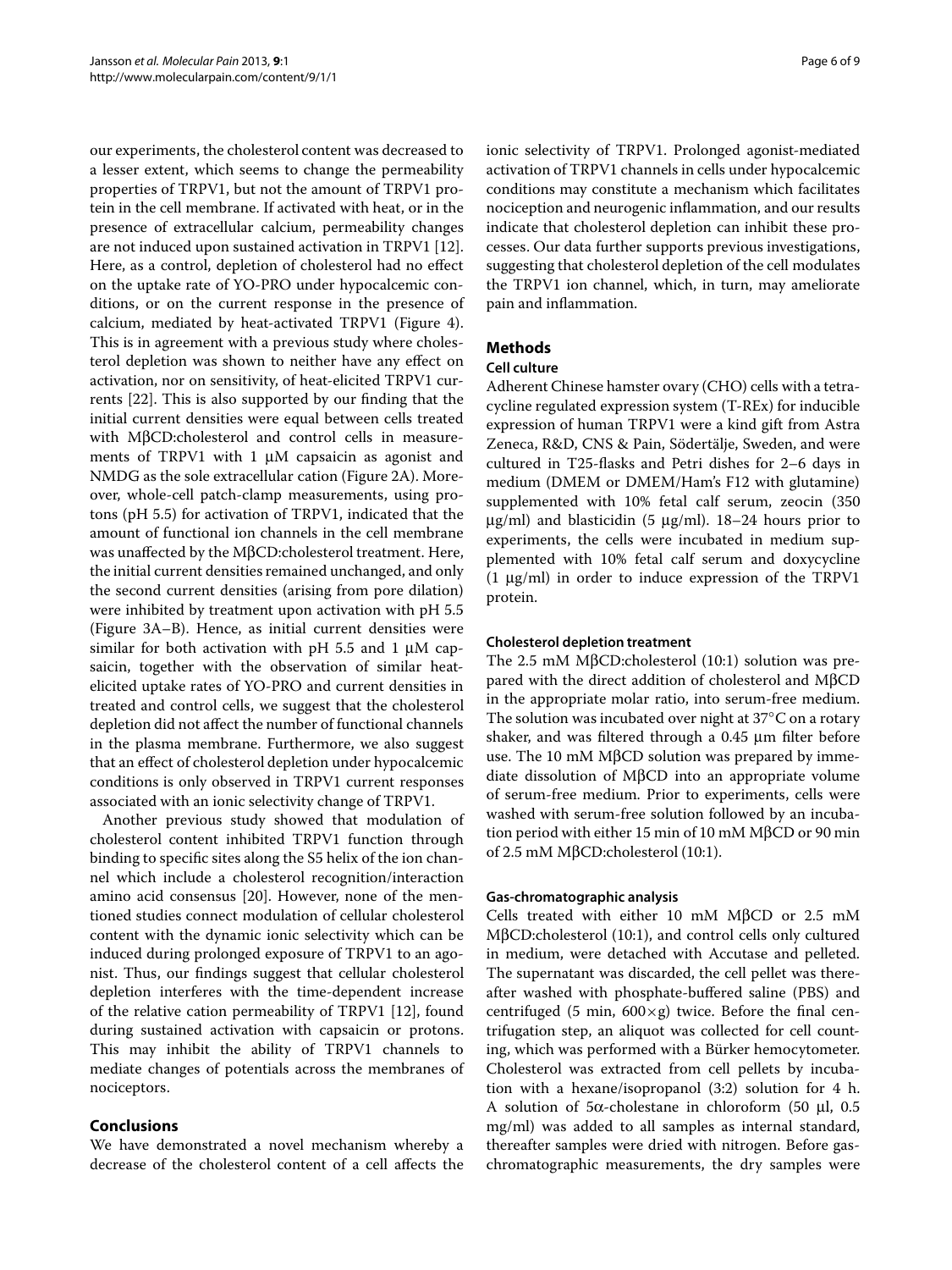dissolved in 50 μl Sylon HTS and incubated for 30 min at 65◦C, whereafter 50 μl of chloroform was added. Cholesterol content of cells without saponification was determined using an HP 5950/5972 gas-chromatography mass-spectrometer (GC–MS) [\[23](#page-7-16)[-26\]](#page-7-17). One microlitre (1 μl) of the analyte was injected for analysis, and was separated on an RTX-20 column (Restek, U.S.A.). The inlet temperature was set to 250◦C, helium was used as carrier gas, the oven was on hold for 5 min at  $250^{\circ}$ C, then ramped 5◦C/min to 260◦C were it remained on hold, and the detector was hold at 300◦C. Total ion mass spectra were recorded in a mass over charge (*m*/*z*) range of 50–550, total time for GC–MS detection was 20 min.

#### **Chemicals**

Cell culturing medium (DMEM and DMEM/Ham's F12 with glutamine), fetal bovine serum, and Accutase were purchased from PAA, Pasching, Austria; Zeocin and YO-PRO-1 were purchased from Invitrogen. All other chemicals were purchased from Sigma. Buffers contained (in mM): **1**, 150 NaOH, 5 EGTA, 10 HEPES; pH adjusted to 7.4 with HCl. **2**, 150 NMDG, 10 EGTA, 10 HEPES; pH adjusted to 7.4 with HCl.  $3$ , 150 NaOH, 1 MgCl<sub>2</sub>, 5 EGTA, 10 HEPES; pH adjusted to 7.4 with HCl. **4**, 140 NaCl, 5 KCl, 1  $MgCl<sub>2</sub>$ , 10 HEPES, 10 D-glucose, 10  $Na<sub>4</sub>BAPTA$ ; pH adjusted to 5.5 with HCl.  $5$ , 120 KCl, 2 MgCl<sub>2</sub>, 10 Na4BAPTA, and 10 HEPES; pH adjusted to 7.2 with KOH. **6**, 140 NaCl, 5 KCl, 1 CaCl<sub>2</sub>, 1 MgCl<sub>2</sub>, 10 Hepes, 10 Dglucose; pH adjusted to 7.4 with NaOH. **7**, 120 KCl, 1  $CaCl<sub>2</sub>$ , 2 MgCl<sub>2</sub>, 11 EGTA, and 10 HEPES; pH adjusted to 7.2 with KOH. 8, 140 NaCl, 5 KCl, 1 MgCl<sub>2</sub>, 10 HEPES, 10 D-glucose, 10 Na<sub>4</sub>BAPTA; pH adjusted to 7.4 with NaOH. PBS, 136 NaCl, 2.7 KCl, 10 NA<sub>2</sub>HPO<sub>4</sub>, 1.8 KH<sub>2</sub>PO<sub>4</sub>; pH adjusted to 7.4 with NaOH.

#### **Electrophysiology**

All electrophysiological experiments were performed using a microfluidic device for patch-clamp (Dynaflow, Cellectricon AB, Göteborg, Sweden). Data was recorded using a HEKA EPC10 patch-clamp amplifier with Patchmaster software (HEKA Elektronik, Germany). Pipettes were pulled from borosilicate capillaries (GC-150F, Harvard Apparatus, U.K.) with a resistance of  $1-12$  M $\Omega$ . Cells were clamped at −60 mV and series resistance compensation was performed up to 80%. Voltage ramp protocols were executed with a rate of 1 Hz, with −60 mV as resting potential and ranged from −120 mV to +30 mV over 150 ms. Whole-cell patch-clamp recordings were sampled at 5 kHz and low pass filtered at 1 kHz. Data was analyzed with Fitmaster (HEKA Elektronik, Germany) and Matlab (Mathworks, MA, U.S.A.).

The relative permeability  $P_{\text{NMDG}}/P_{\text{Na}}$  can be derived from the Goldman–Hodgkin–Katz equation, and is calculated as

<span id="page-6-0"></span>
$$
\frac{P_{\text{NMDG}}}{P_{\text{Na}}} = \frac{[\text{NMDG}^+]_{\text{o}}}{[\text{Na}^+]_{\text{o}}} \exp \frac{\Delta E_{\text{rev}} F}{RT}
$$
(1)

where  $F$  is the Faraday constant,  $R$  is the gas constant,  $\Delta E_{\text{rev}}$  is the difference in  $E_{\text{rev}}$  between extracellular<br>NMDG<sup>+</sup> and Na<sup>+</sup> measured in parallel cells. *T* is the tem-NMDG<sup>+</sup> and Na<sup>+</sup> measured in parallel cells,  $T$  is the temperature, and [NMDG<sup>+</sup>]<sub>o</sub> and  $[Na^+]$ <sub>o</sub> are the activities of extracellular NMDG<sup>+</sup> and Na<sup>+</sup>, respectively.

#### **Temperature control**

For electrophysiological experiments, resistive heating coils (2 nm of Cr followed by a 10 nm transparent Au film) were evaporated onto the glass underside of the Dynaflow chip, as previously described [\[29,](#page-7-20)[30\]](#page-7-21). Heating was achieved with a current limiting standard power supply with an accuracy of  $\pm 0.2$ °C. Cooling was achieved by simple heat dissipation after turning off the heating stage. The temperature in the flow close to the patch-clamped cell was measured using a calibrated micron-sized Cu/Ni thermoelement (Omega Ltd., U.K.).

For fluorescence measurements, heating of cells was achieved with a 5 W 1470 nm (IR-B) semiconductor diode laser (Seminex HHF-1470-6-95, Seminex, Peabody, MA, U.S.A.) used in conjunction with a 50 μm core diameter, 0.22NA optical fiber (Ocean Optics, Dunedin, FL, U.S.A.), and the temperature close to the cells was determined using a thermoelement, as described above.

#### **YO-PRO uptake assay**

YO-PRO uptake was measured with fluorescence using a Leica IRE2 confocal microscope equipped with a Leica TCS SP confocal scanner, an oil-immersion  $40\times$  NA 1.3 Leica HCX PL APO CS objective, and Leica confocal software (Leica Microsystems GmbH, Germany). Fluorescence was measured from single cells, with excitation at 488 nm and emission at either 505-600 nm or 555–625 nm, images collected at a rate of 0.3–0.6 Hz. Stimulation of cells with agonists together with 1 μM YO-PRO was performed using either a microfluidic pipette (Avalance Biotech AB, Göteborg, Sweden), providing perfusion within a confined volume in the cell dish [\[27,](#page-7-18)[28\]](#page-7-19), or with a microfluidic device providing rapid well perfusion (Auto-GP, Cellectricon AB, Göteborg, Sweden). Briefly before the onset of agonist, cells were perfused with YO-PRO in the absence of agonist to assure the cell membranes to be intact. Data was analyzed with Leica confocal software and Matlab (Mathworks, MA, U.S.A.).